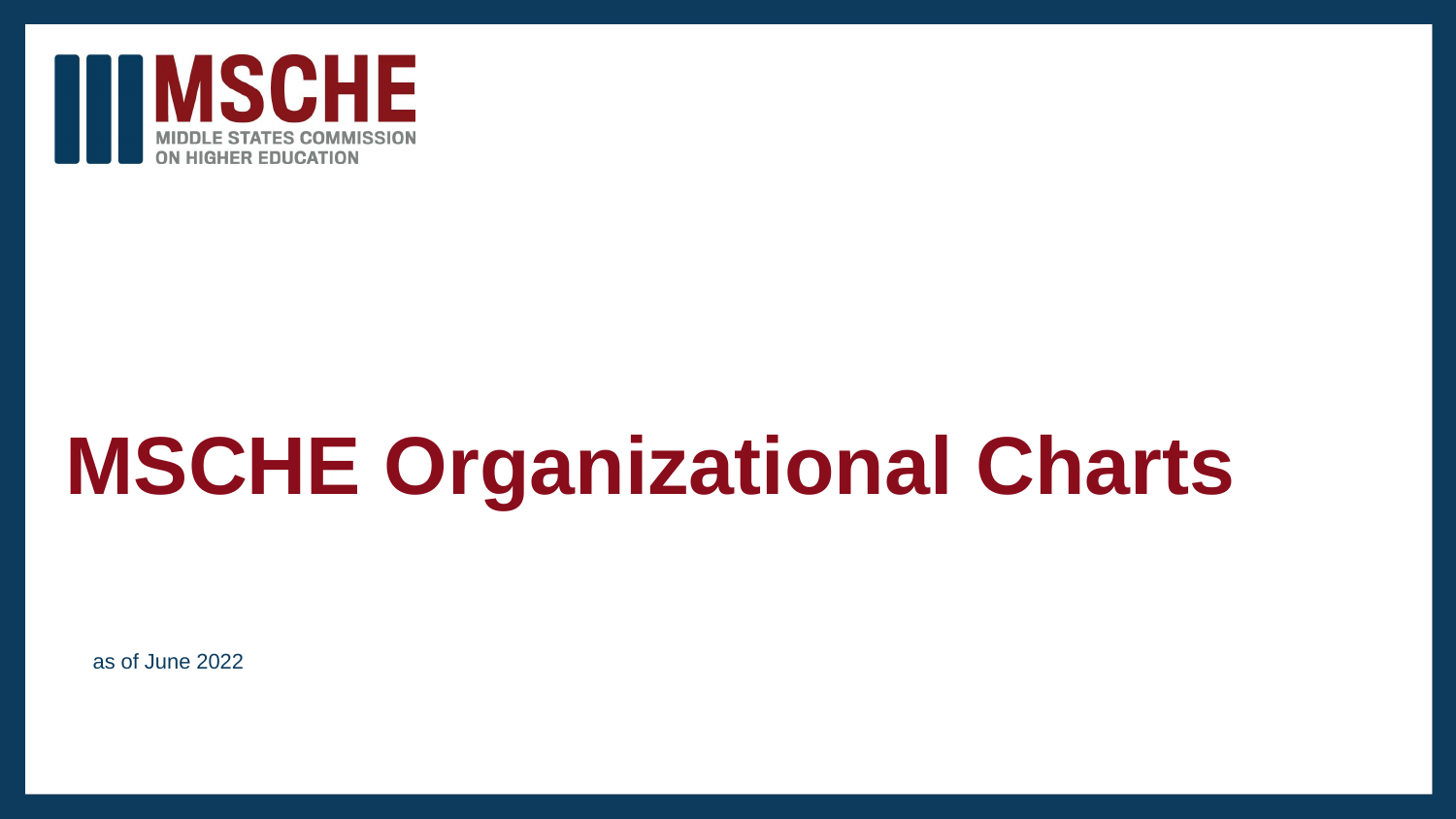# **MSCHE Organization**

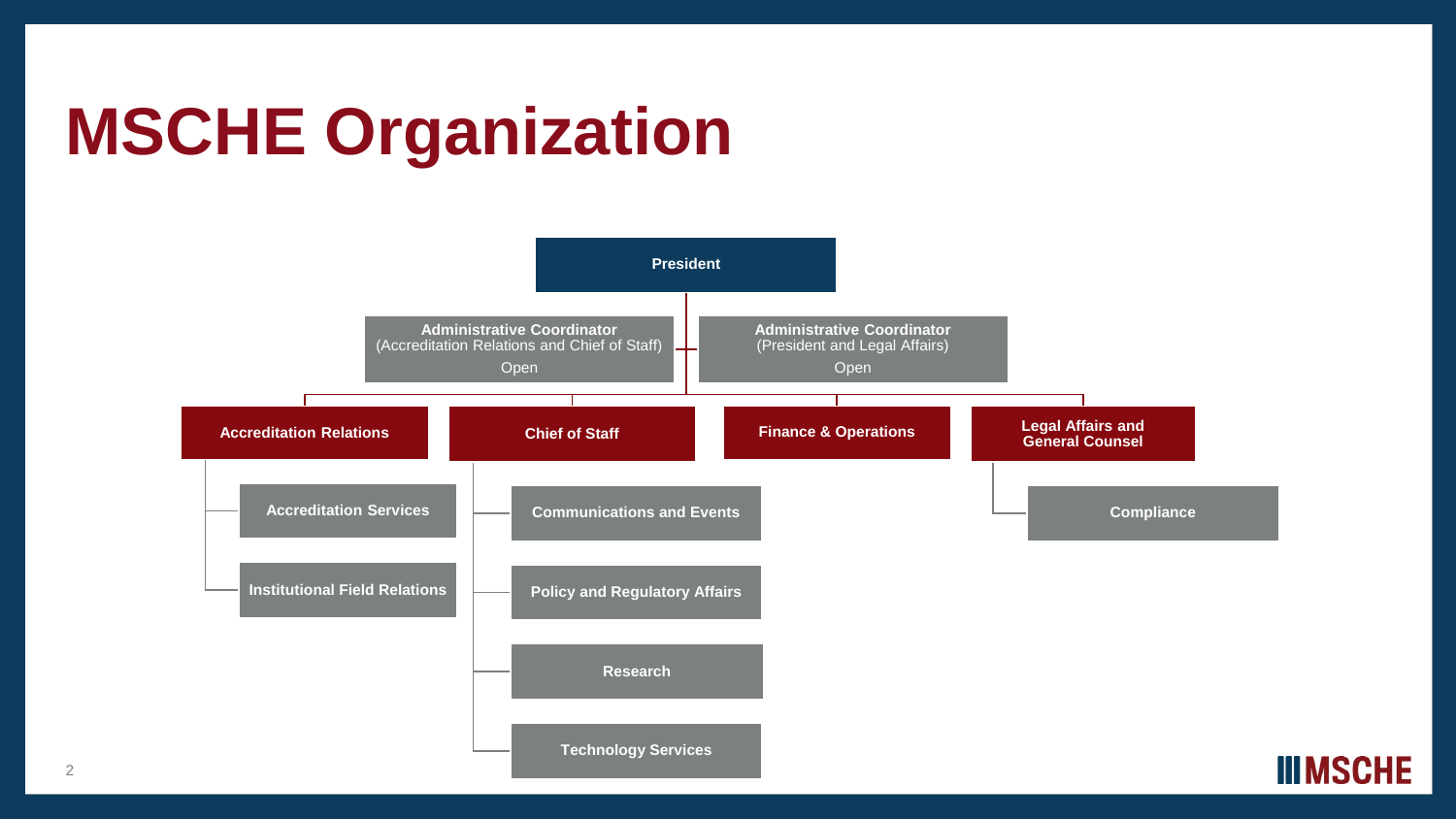## **MSCHE President's Office**



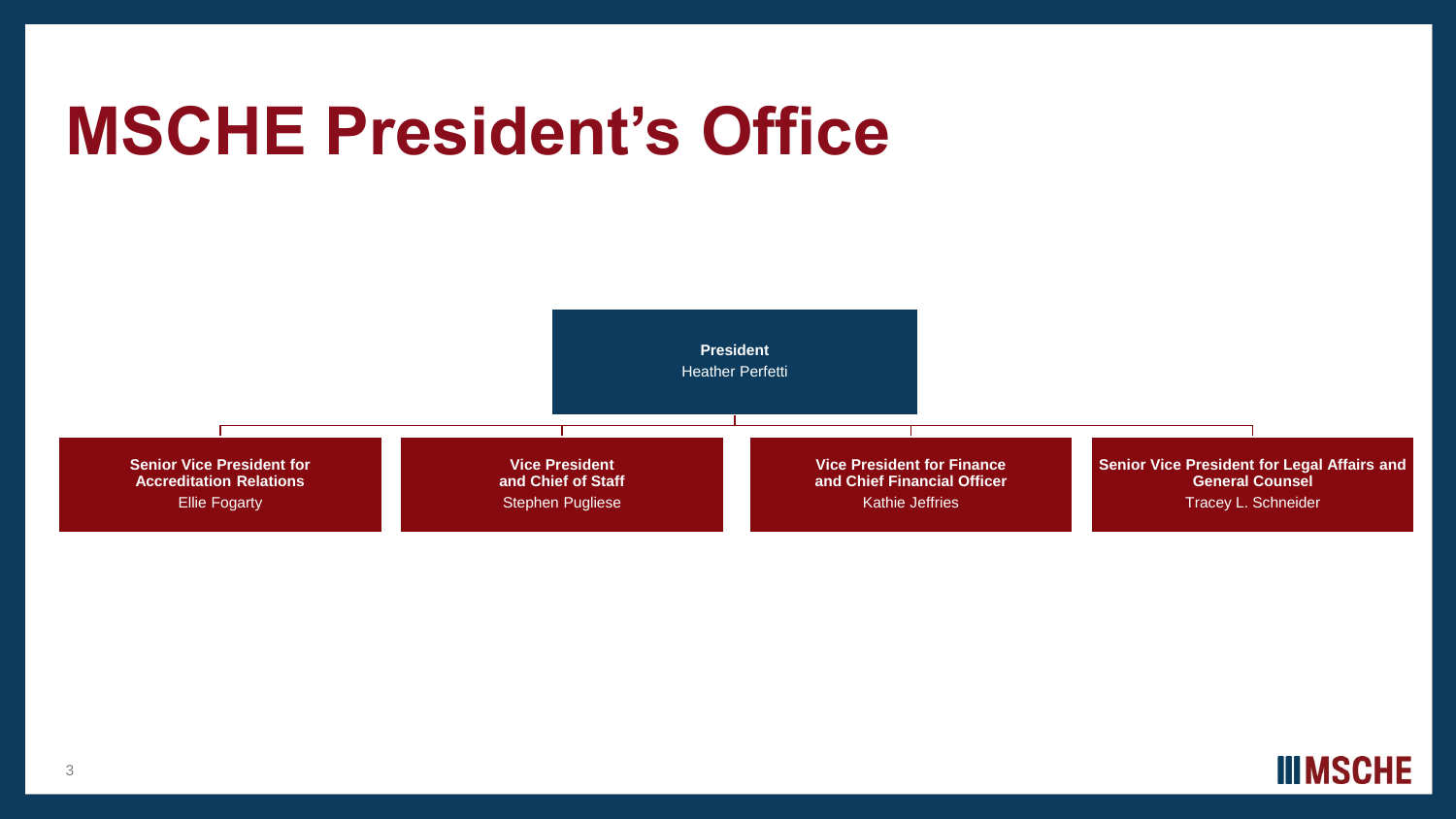## **MSCHE Legal Affairs and General Counsel**

**Senior Vice President for Legal Affairs and General Counsel** Tracey L. Schneider

> **Compliance Officer** Madison Campos

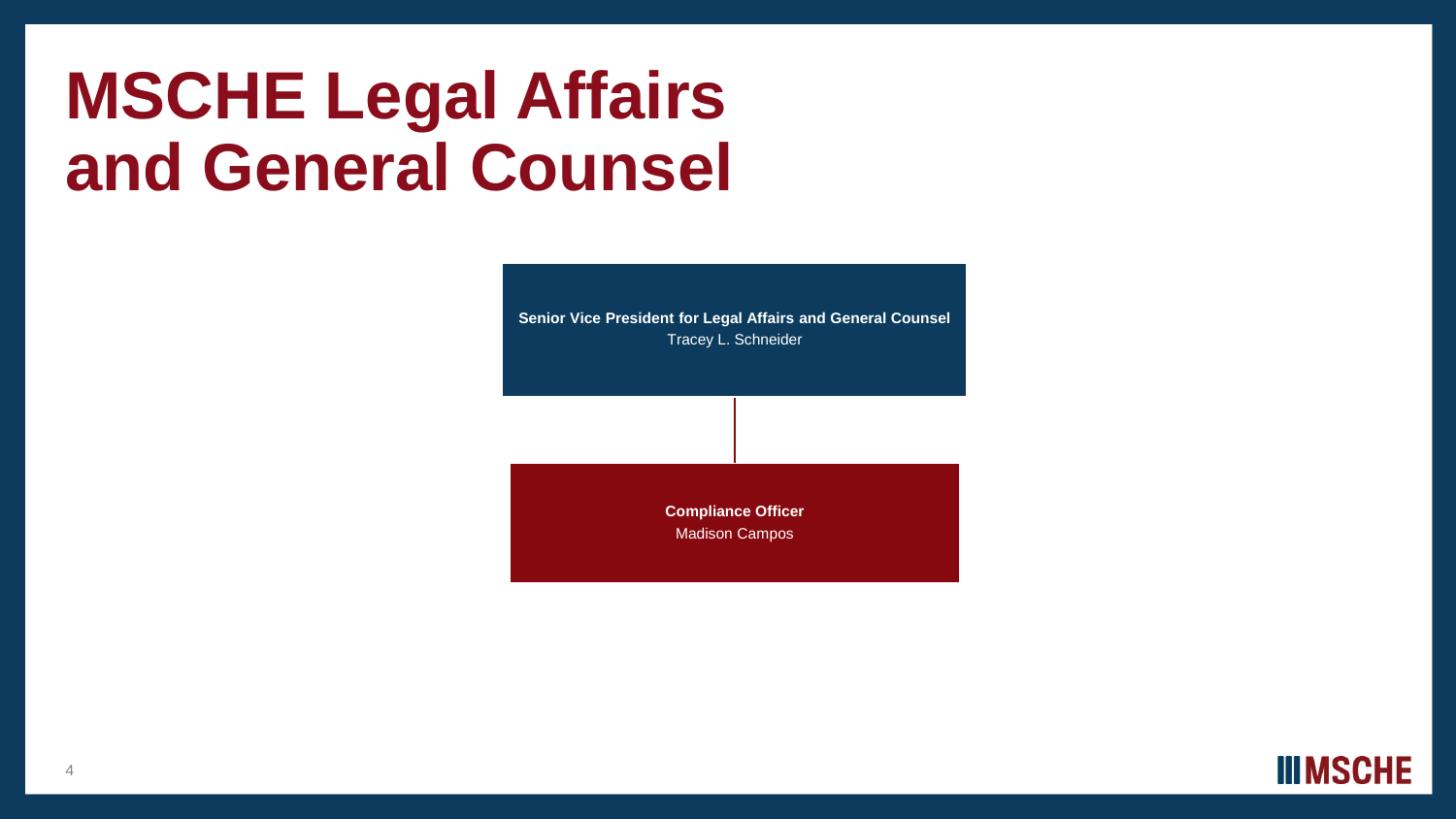## **MSCHE Senior Vice President and Chief of Staff**



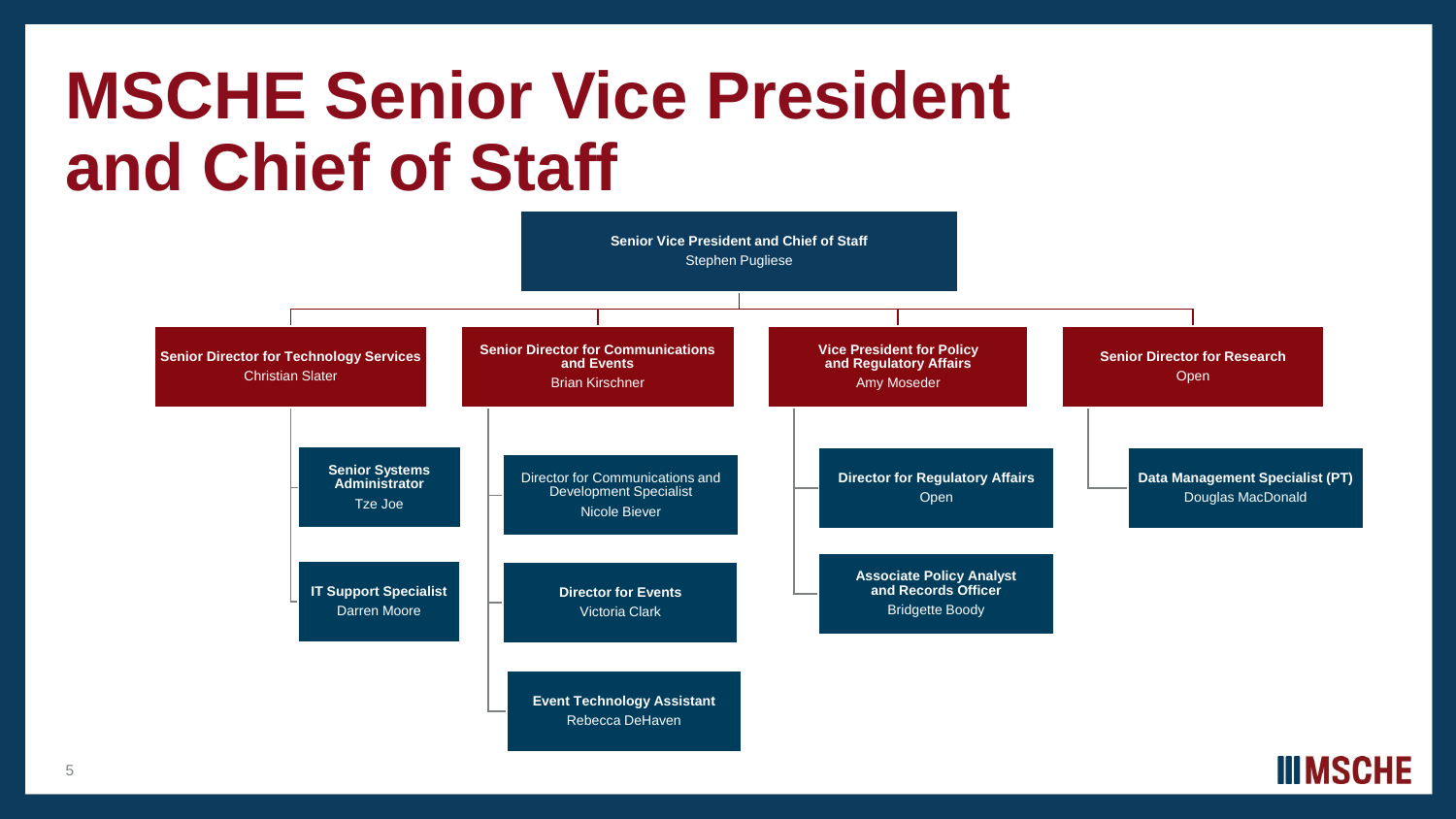#### **MSCHE Accreditation Relations**